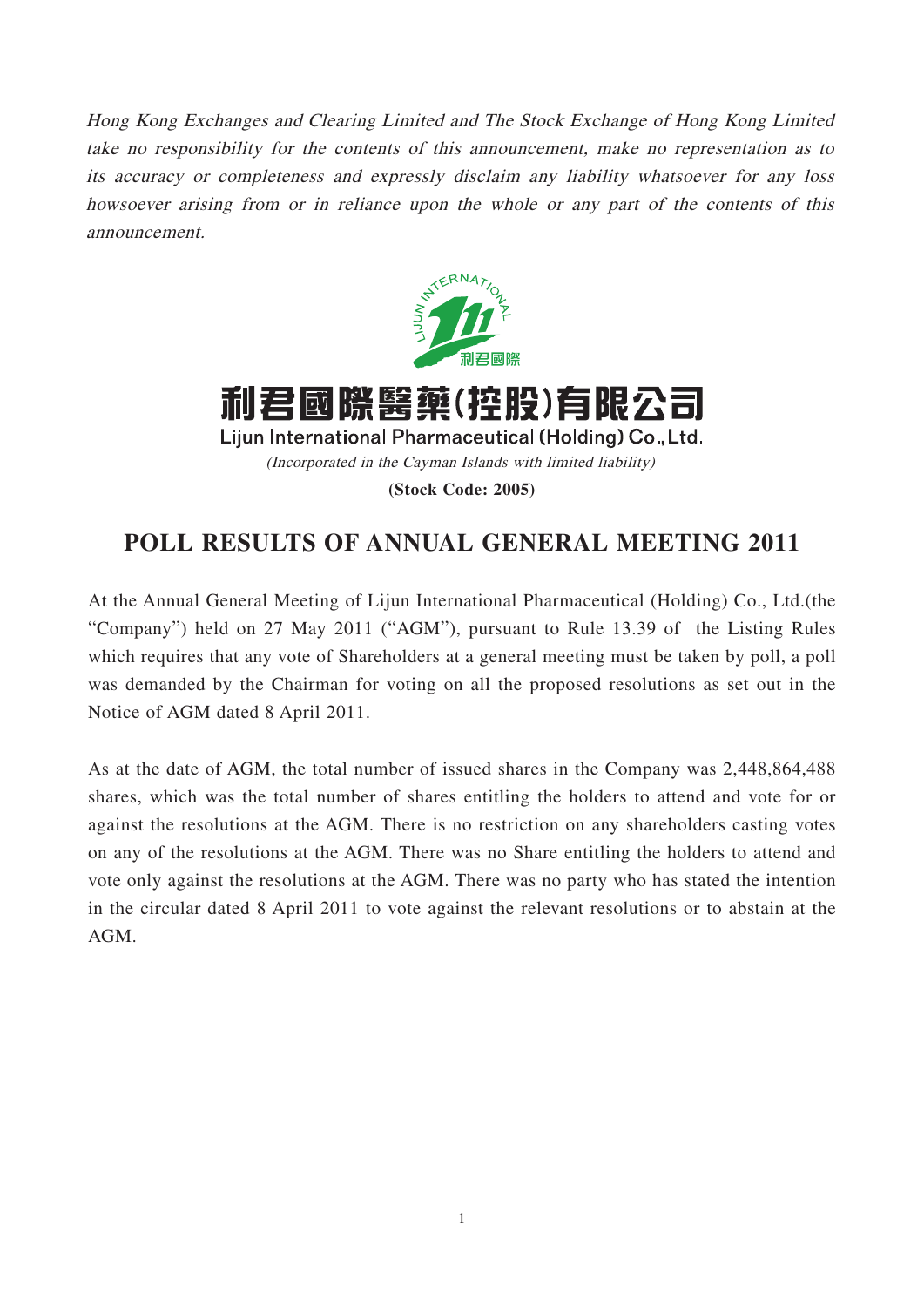The Shareholders and authorised proxies holding an aggregate of 1,674,678,409 Shares, representing 68.39% of the total voting shares, were present at the AGM. The Company's share registrars, namely, Computershare Hong Kong Investor Services Limited, was appointed as the scrutineer at the AGM for the purpose of vote-taking. Set out below are the poll results in respect of the respective resolutions put to the vote at the AGM:

|    |                                                                                                                                                                                                                                                             | No of Shares Voted $(\%)$    |                             |
|----|-------------------------------------------------------------------------------------------------------------------------------------------------------------------------------------------------------------------------------------------------------------|------------------------------|-----------------------------|
|    | <b>Resolutions</b>                                                                                                                                                                                                                                          | For                          | <b>Against</b>              |
| 1. | To receive and adopt the audited consolidated financial statements of<br>the Company and its subsidiaries and the reports of the directors of the<br>Company ("Directors") and auditors of the Company ("Auditors") for the<br>year ended 31 December 2010. | 1,674,678,409<br>$(100\%)$   | $\overline{0}$<br>$(0\%)$   |
| 2. | To re-elect Mr. Wu Qin as an executive Director.<br>(A)                                                                                                                                                                                                     | 1,674,678,409<br>$(100\%)$   | $\overline{0}$<br>$(0\%)$   |
|    | To re-elect Mr. Xie Yunfeng as an executive Director.<br>(B)                                                                                                                                                                                                | 1,672,438,409<br>(99.87%)    | 2,240,000<br>$(0.13\%)$     |
|    | (C)<br>To re-elect Mr. Huang Chao as an executive Director.                                                                                                                                                                                                 | 1,654,563,275<br>$(98.80\%)$ | 20,115,134<br>$(1.20\%)$    |
|    | To re-elect Mr. Leung Chong Shun as an independent non-executive<br>(D)<br>Director.                                                                                                                                                                        | 1,674,678,409<br>$(100\%)$   | $\boldsymbol{0}$<br>$(0\%)$ |
|    | (E)<br>To re-elect Mr. Chow Kwok Wai as an independent non-executive<br>Director.                                                                                                                                                                           | 1,674,678,409<br>$(100\%)$   | $\theta$<br>$(0\%)$         |
| 3. | To authorise the board of Directors to fix the Director's remuneration.                                                                                                                                                                                     | 1,673,168,409<br>$(99.91\%)$ | 1,510,000<br>$(0.09\%)$     |
| 4. | To re-appoint PricewaterhouseCoopers as Auditors and to authorise the<br>board of Directors to fix their remuneration.                                                                                                                                      | 1,674,678,409<br>$(100\%)$   | $\overline{0}$<br>$(0\%)$   |
| 5. | To approve a final dividend for the year ended 31 December 2010.                                                                                                                                                                                            | 1,674,678,409<br>$(100\%)$   | $\theta$<br>$(0\%)$         |
| 6. | To grant a general mandate to the Directors to issue new Shares.<br>(A)<br>(Ordinary resolution 6A of the Notice)                                                                                                                                           | 1,573,734,275<br>(93.97%)    | 100,944,134<br>$(6.03\%)$   |
|    | To grant a general mandate to the Directors to repurchase Shares.<br>(B)<br>(Ordinary resolution 6B of the Notice)                                                                                                                                          | 1,673,168,409<br>$(99.91\%)$ | 1,510,000<br>$(0.09\%)$     |
|    | To extend the general mandate granted to the Directors to issue new<br>(C)<br>Shares by adding the number of the Shares repurchased. (Ordinary<br>resolution 6C of the Notice)                                                                              | 1,607,414,275<br>$(95.98\%)$ | 67,264,134<br>$(4.02\%)$    |